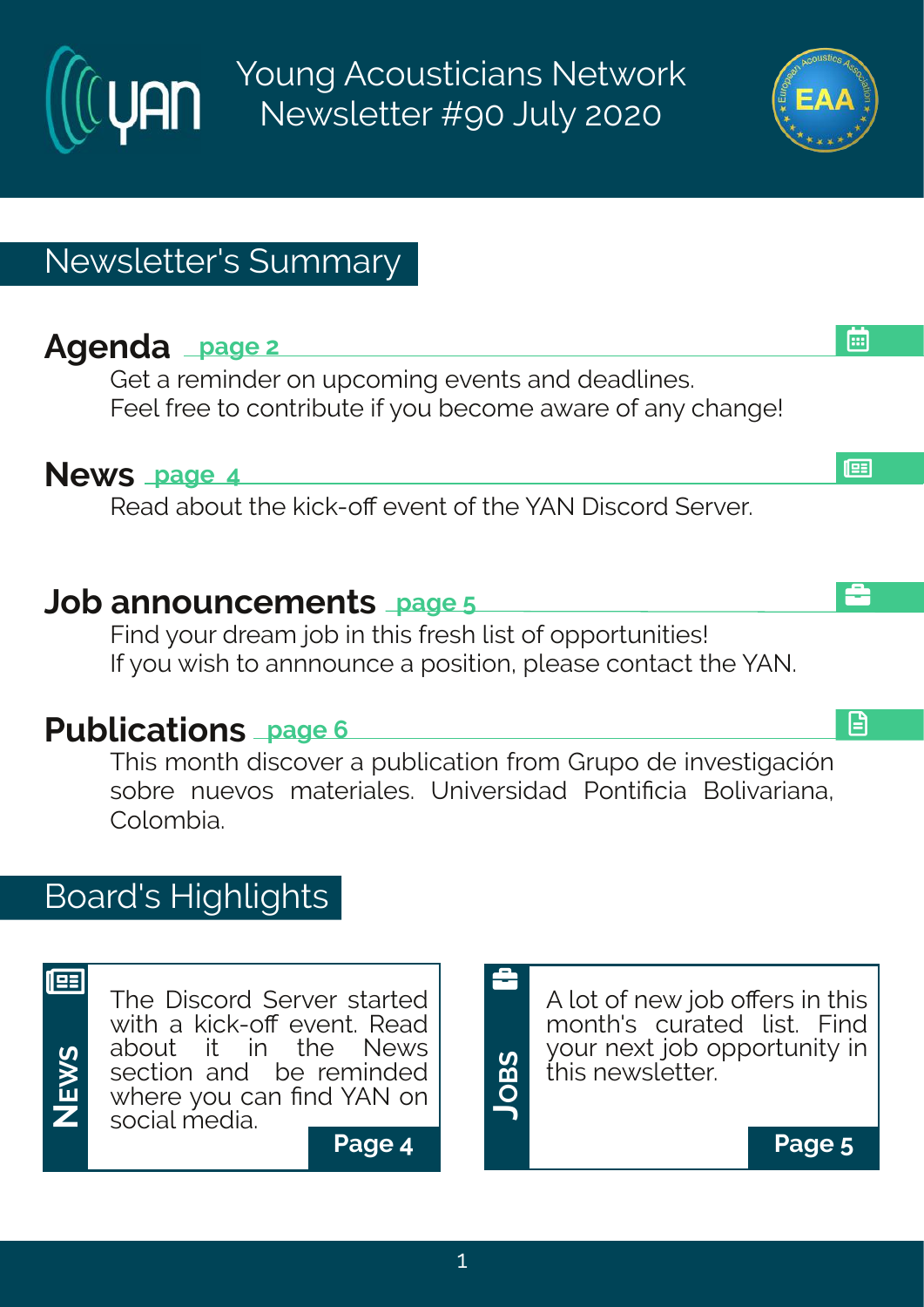# Ytgsgmk#zirxw

#### $Q/\beta$  #575

6;  $\frac{1}{2}$  #246 <  $\frac{1}{4}$  #NHFSHG# #N xi vrexmsrep#Hsrjivirgi#sr#Fgsywxngw#erh#Ssmwi#Hsrxvsp#sj# Gyndn m kw3nGepm#nx h sriwme3

### Fykyw#575

 $68^{\text{d}}$ #246;  $4$  #PN (#7575# #P}q e#Ntxivrexmsrep#(syrh#)q tswmyq 33Y vfere14hplnnsmw14Y (F3#

78<sup>vh</sup>#247; <sup>x|</sup> # # mxi v2rsmvi#7575# #Xli#9><sup>x|</sup> # Nxi vrexmsrep#Hsrkvi ww#erh#Jltswmxmsr#sr# Ssmwi#Hsrxvsp#Jrkmiiwmk3#isyp#Psvie3#Zmwyep#Hsrjivirgi

#### $($ itxig fiv#575

8<sup>vh</sup>#2#9<sup>x|</sup> # #Xmq f vi#7575# #7<sup>rh</sup>#Ntxivrexmsrep#Hsrjivirgi#sr#Xmq f vi33XI iwwepsrmom# Lvii qi 3Zmwep#Isrii virgi

< \*#2#b \*# #NIRF2Y(I#7575# #XIi#Gmirrmeno#Hsriivirgiw#sr#Ssmwi#erh#Zmfwexwsr# Jrkmii vmk#+#Yrgiwemx}#m#xwgxyvep#}reg mow#\$Qjyzir#Gipkmyg 3# Zmwep#Isrji virgi

> # #2#66 # #F (O FF y xy q r # 7575 # #F g syw xngep # sgnin x} #sj#Ceter? FF y xy q r#R i i xnn k 3#Ceter3# Znower#Hsriivirgi#

6;  $\frac{\cancel{x}}{2}$  #246 $\cancel{x}$  # #HHFFS (#7575 # #Naxivrexnstrep#Hsrijivirgi#sr#Fvglmajgxyvep#Fgsywxnogw#erh# Ssmi#Hsrxvsp&Qmfsr#Usvxykep3

6 << # #2#6=  $\frac{4}{3}$  # #NRF9: 2NFFH86 # #NRF9: #+ #NFFH86 # Qivy wits r # Fhzer gih#Xiglr muy iw # m#Fttpmh#erh#Svaiwnee#Fasywwonw&Qivzir#Ginkmya3#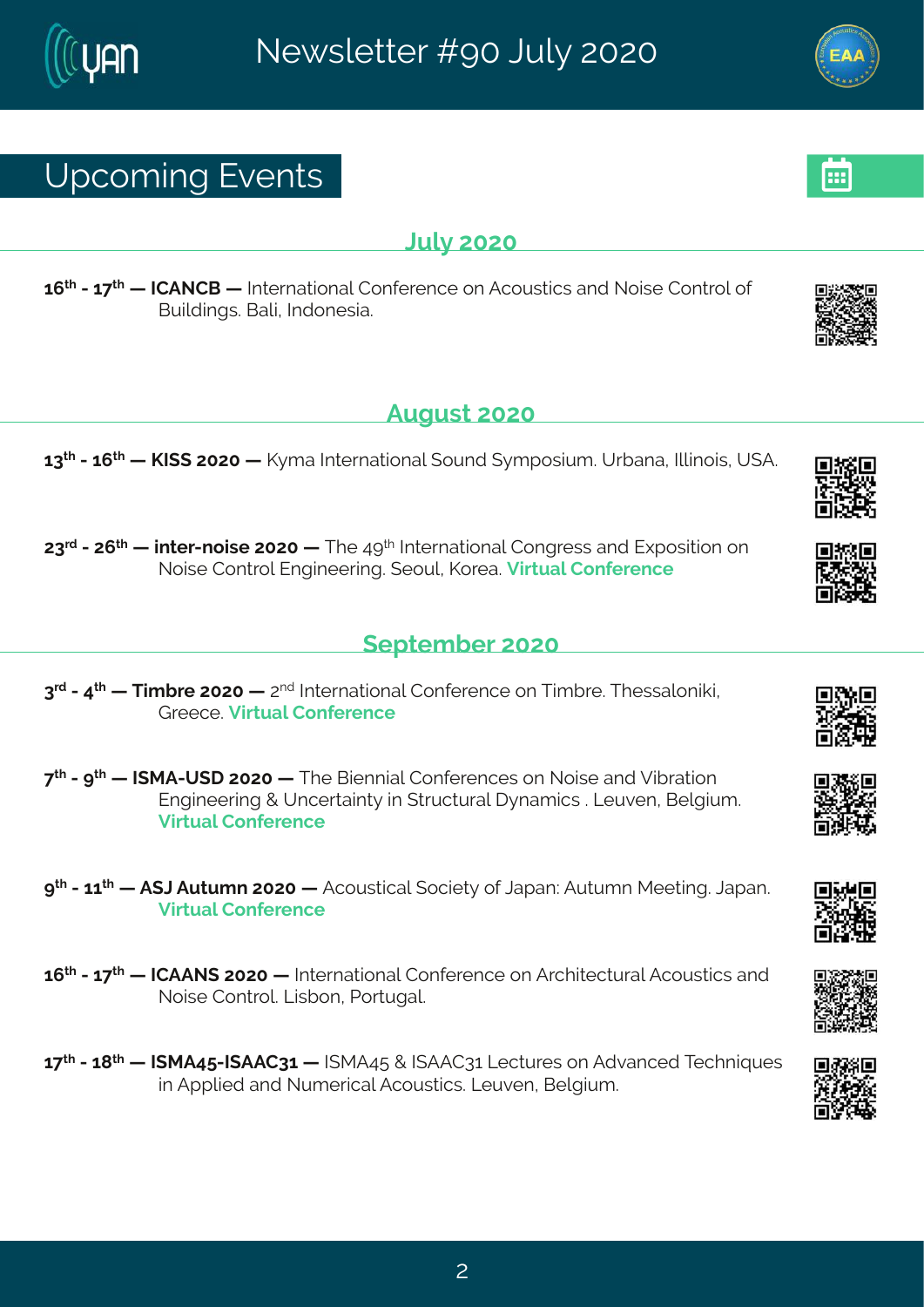# Yt gsq mk# i ehpni w

#### $Q$ <sub>D</sub> $#575$

69<sup>x</sup> # #F (O #Fyxyq r#7575# #Fgsywnogep#(sgmix) #sj#Oeter?#Fyxyq r#Riixmk3#Oeter3# Uet i v#w f q mwnsr

6<<sup>x|</sup> # #Xmg fvi#7575# #7<sup>rh</sup>#Ntxivrexmsrep#Hsrjivirgi#sr#Xmg fvi3#Xliwwepsrmom#Lviigi3# Uet i v#w f a mwnar

**Fvkvw#575** 

6 x 4 # # # HFFS (#7575 # # Naivrex on rep# Hsrjivirgi#sr#Fvglmigxyvep#Fgsywnogw#erh# Ssmithsr xxsp\$ Comf sr 1#Jsvxy kep\$ Uet iv#w f q mwnsr

 $($ itxig fiv $#$ 575

6<sup>w</sup># #Ssmwi2Hsr# #Ssmwi#Hsrxvsp#Hsrjivirgi3#Si{#Tvpierw1#QF1#Y(F3 Uet i v#w f g mwnsr

7<sup>rh</sup># #F+Z#7575# #6<sup>w</sup>#Gmirrmen#Ntxi vrexmsren#Hsrjivirgi#sr#Fgsywmonw#erh#Zmflvexmsr I i rtewev#Nthsriwme3Netiv#wfqmwnsr

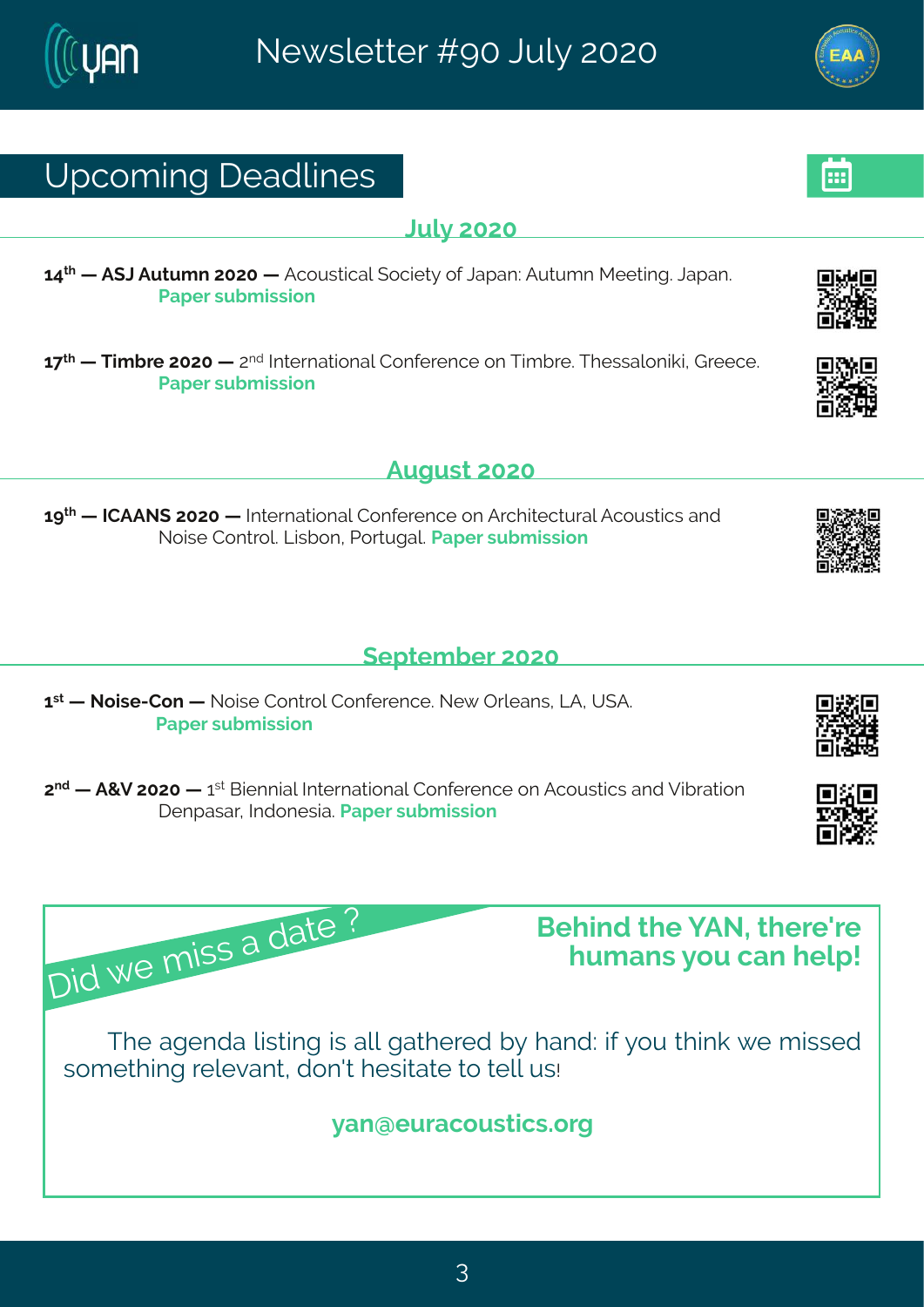

### Propo2sO#zirx#si#li#FSo\*#magsvh#ivziv

Tr#vli#6w4sj#Oyp}14xli#ongo2sO#izirx4sj#vli#jFSõW=Imngsvh#(ivziv#xsso#tpegi3#Fw#qsw4+sj#jsy# ep.ieh}#ors{1#xlmw#wivziv#emo,w#xs#tyx#xskixliv#ep.#kli#}syrk#egsywxnogmerw#hyvnnk#xlmw#tivnsh#nn# { I ral # s#eqi 2 s2jeqi # zi r xw#evi # com k # peqi 3

XI i #svnknmep# vskveq # r hi h#xyvrmk#mxs#er#mjsvq ep#gsrziwexmsr#f i x{ i i r#Gewmer#Jtt#gs2 jsyrhiv#sj#vli#, FS…#erh#vli#exvirhiiw1#m#, Imgl#, i#leh#vli#glergi#vs#vepo#efsyx#ger}#hmOivirx# xstmgw#wygl#ew#gsrjivirgiw#jyxyvi#wivzmgiw#jsv#vli#|FS#qiqfiw#erh#wsqi#sxliv#verhsq#vstmgw8

[i#lsti#xlex#xlswi#sj#}sy#{ls#exxirhih#xli#izirx#irns}ih#mx#erh#xlex#}sy#jsyrh#mx# m xi viwwn k#erh# intiyn $8$ 

Ti#gsywi1#, i#, mon#o iit#swkerm<mnk#ri{#izirxw#sr#xlmw#wivziv1#ws#hsrð4#pswi#xwego 3#(ii#)sy# & i i k

#### IFS#sr#wsqrap#q i hra

Silx#xs#1 mwgsvh#-syv#ri{iwx#xssp#jsy#ger#Prh#yw#sr#hnQivirx#sxliv#tpexjsvqw&Kfiip#jvii#xs# nsmthAls withAlextAPxwtAlsy#fiwx3aFi#qeoi#wyvi1#Alex#sr#epp#tpexisvqwtAli#weqi#mnjsvqexnsrw#[mpo#fi# tyfpnwlih 3#xe}#xyrih#xs#syv#fiiop}#ythexiw#sr?#

: ## html wwek veq # E i eec } er.

: # # Kegifsso # ] syrk # Figsy womerw \$ i { svo # 24 FS.

: # # Q moi h N # J F F # s v r k # F q s v w moner w # Si x s vo # F S ... #

:##AX{ now; w#Eieec}er.

I sv#oer#epys#Prh#e#g svi#hixemojh#hiwgymbxnsr#si#epo#svv#wiyzmojw#mn#pews#g srxl.w#ri{wojxxjv3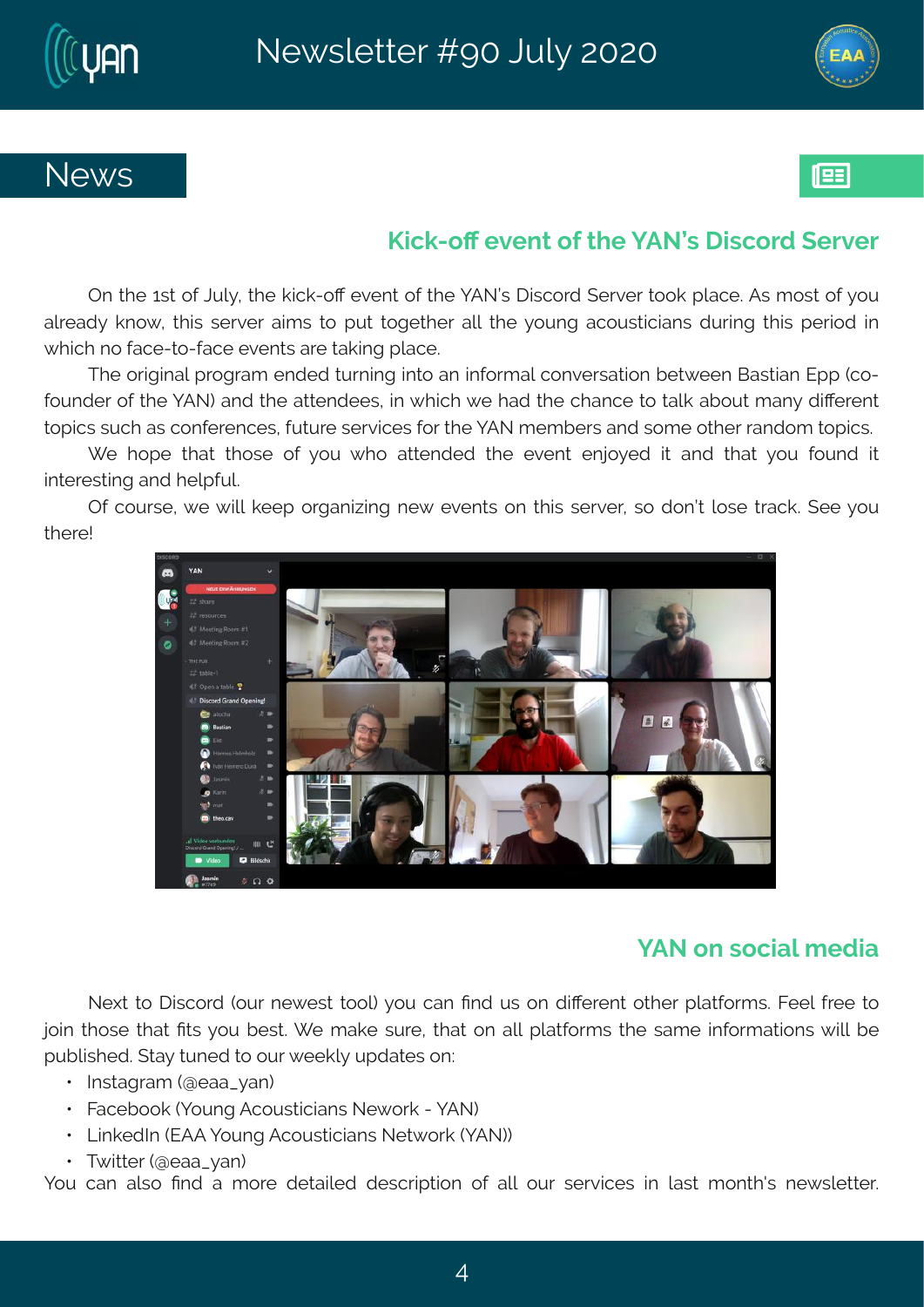### Osf#Frrsyrgiqirxw

- lizipstqirx#lrkmiiv#sv#mknxnep#mkrep#Uvsqiwwnnk#ex#Lymhih#spyxnsrw&mklrwfw,qof# Fvwwme3
- UII# xyhirx#m#UIw}gls2egsywxmgw#ex#vli#litewqirx#sj#Jrkmniiwmk#Rerekiqirx#sj# xli#Frx{ivt#Yrmziwwx}3#Frx{ivt1#Gipkmyq3

 $#$ 

W wie val# amirxnws#Fyhns4Zsmai#ex#Ziwil# spyxnsrw#ndxivrexnsrep\$#Frx{ ivt1#Gipkmyq 3  $#$ 

Uvsnigx#Jrkmii v#Fgsywxngw#+#Zmfvexnsrw2Yvfer#ex#Xvegxifip#Gipkmyq3#Gvywwipw# Gi pk ma 3

 $#$ 

Fyhna#Jrkmiiw#ex#Cefve3#Geppivyt#tirqevo3  $#$ 

Fwy may er x#Fasy ward w#Hsrw pxerx#ex#Merr#Xy goiv \$#vwi}#erh#Reraliwaiv#Urk perh3  $#$ 

Fasyword#Hsrw pxerx#erh#irmsv#Fasyword#Hsrw pxerx#ex#Zerk veyhne3#ywi}#Urk perh3  $#$ 

```
Ssmwi#Uvsxigxnsr#TRgiv#ex#Urzmsrqirxep#Uvsxigxnsr#erh#Tggytexnsrep#ejix}#
litewg ir x#sj#vli#Hnx}#sj#Peypwwyli3#Peypwwyli#Livger}3
```
I i zipst q i r x#Jrk m i i v#m#Fgsy wxngw4Ssmwi 1#Znfivexnsr#erh#Mew I riww#ex#Gswql 3# R mospg #Myrkev}3

#### $#$

UII# swomar#sr#Rship#Wihygxmsr#m#e#Rshypev#Kveqi{svo#ex#Jmhlszir#Yrmziwnx}#sj# Xiglrspsk } 剥tm h | szir14Sixliyoerhw o] Hpswnk #hexi 440y p} #67147575